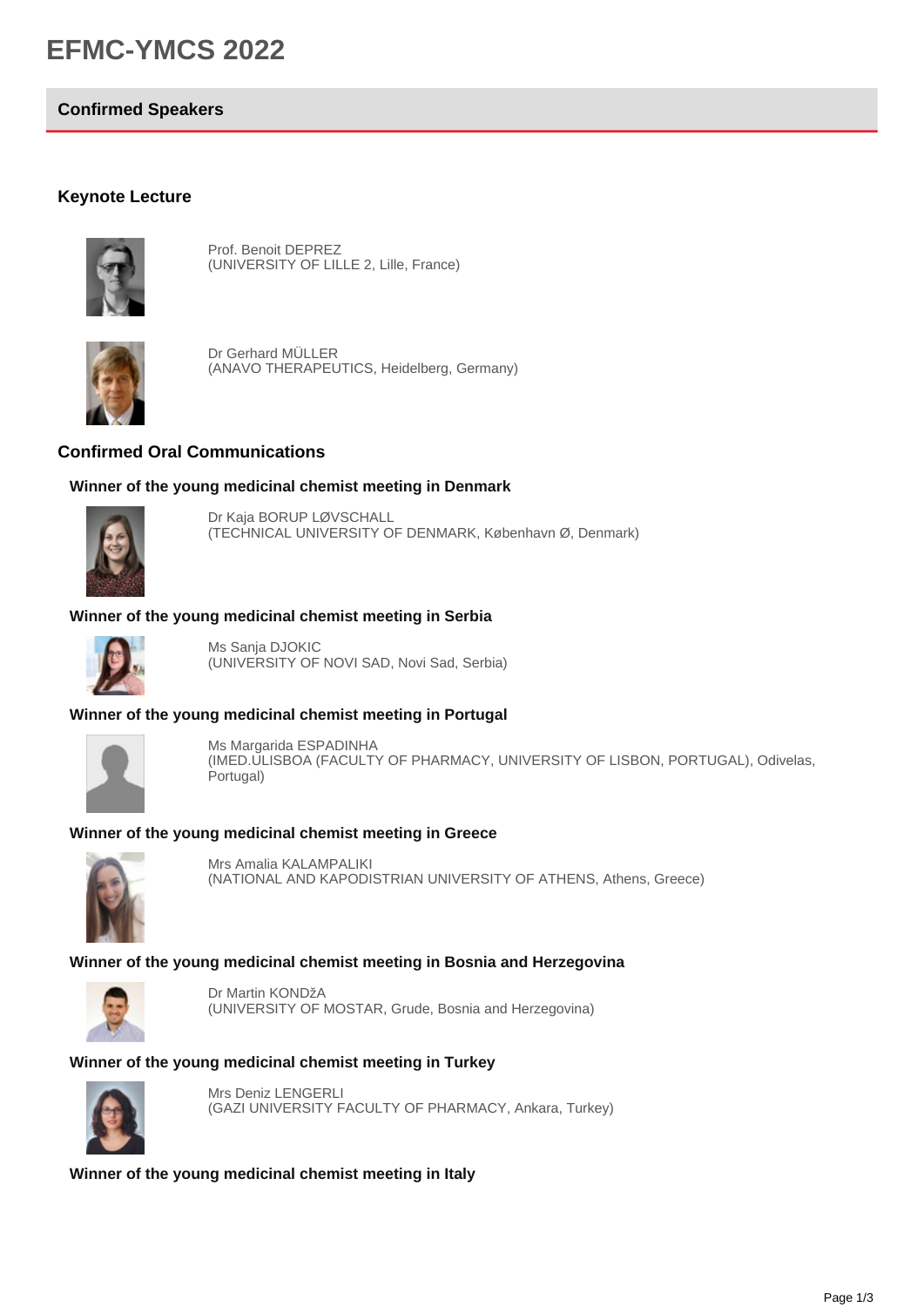# **EFMC-YMCS 2022**

# **Confirmed Speakers**



Prof. Francesco MERLINO (UNIVERSITY OF NAPLES, FEDERICO II, Italy)

#### **Winner of the young medicinal chemist meeting in Belgium (SRC)**



Ms Manon MIRGAUX (UNIVERSITÉ DE NAMUR, Namur, Belgium)

#### **Winner of the young medicinal chemist meeting in Switzerland**



Ms Jade NGUYEN (EPFL, Geneva, Switzerland)

#### **Winner of the young medicinal chemist meeting in Slovenia**



Ms Doroteja NOVAK (UNIVERSITY OF LJUBLJANA, Ljubljana, Slovenia)

## **Winner of the young medicinal chemist meeting in Germany (DPhG)**



Dr Steffen POCKES (UNIVERSITY OF REGENSBURG, Regensburg, Germany)

#### **Winner of the young medicinal chemist meeting in Israël**



Mr Jaber QAIS (TEL AVIV UNIVERSITY, taiybe, Israel)

### **Winner of the young medicinal chemist meeting in Croatia**



Dr Hrvoje RIMAC (UNIVERSITY OF ZAGREB, Zagreb, Croatia)

### **Winner of the young medicinal chemist meeting in United Kingdom**



Mr Michael ROWLINSON (UNIVERSITY OF MANCHESTER, Manchester, United Kingdom)

#### **Winner of the young medicinal chemist meeting in Czech Republic**



Mr Petr SLECHTA (CHARLES UNIVERSITY, Hradec Králové, Czech Republic)

**Winner of the young medicinal chemist meeting in Poland**